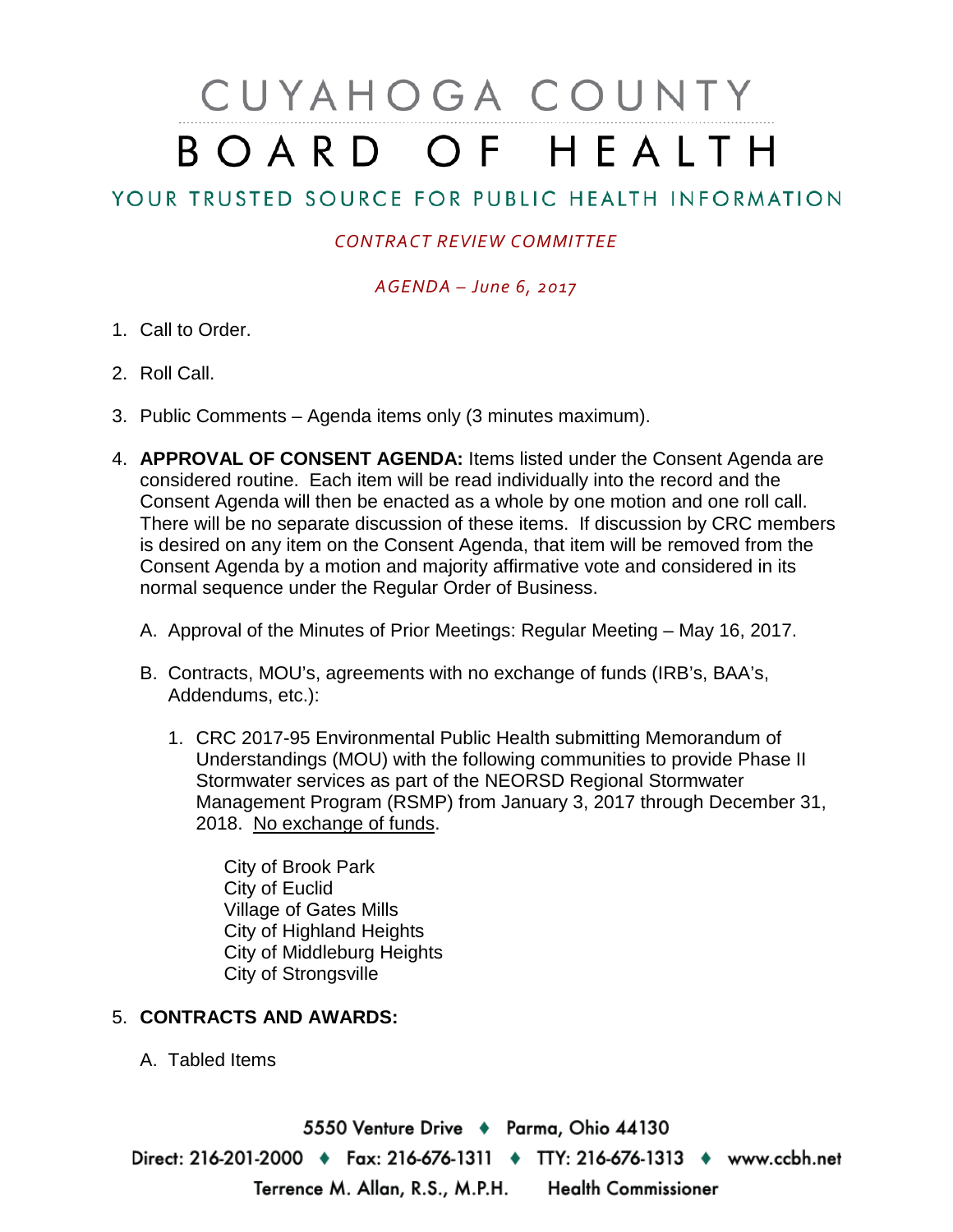None

- B. New Items For Review
	- 1. Bid/Quote Openings ≥ \$25,000.00

None

- 2. Bid/Quote Openings < \$25,000.00
	- a. CRC 2017-96 Document Scanning and Storage Services RFQ #2017-09

*Household Sewage Program*

- b. CRC 2017-97 30710 Harvard Rd. Orange Village, Ohio 44022
- c. CRC 2017-98 4329 Lander Rd. Orange Village, Ohio 44022
- d. CRC 2017-99 10448 Highland Dr. Brecksville, Ohio 44141
- e. CRC 2017-100 13253 Old Pleasant Valley Middleburg Hts., Ohio 44130
- f. CRC 2017-101 28635 Solon, Rd. Solon, Ohio 44139
- g. CRC 2017-102 7150 W 130<sup>th</sup> St. Middleburg Heights, Ohio 44130
- 3. Expenditures: Contracts < \$25,000.00
	- a. CRC 2017-103 Epidemiology, Surveillance and Informatics Services submitting an addendum to the contract with Lorain County General Health District (Resolution 2015-64) from April 1, 2015 through June 30, 2017 to increase the amount to be paid to Lorain County General Health District from \$46,212.00 to \$55,204.20.

5550 Venture Drive + Parma, Ohio 44130 Direct: 216-201-2000 ♦ Fax: 216-676-1311 ♦ TTY: 216-676-1313 ♦ www.ccbh.net Terrence M. Allan, R.S., M.P.H. **Health Commissioner**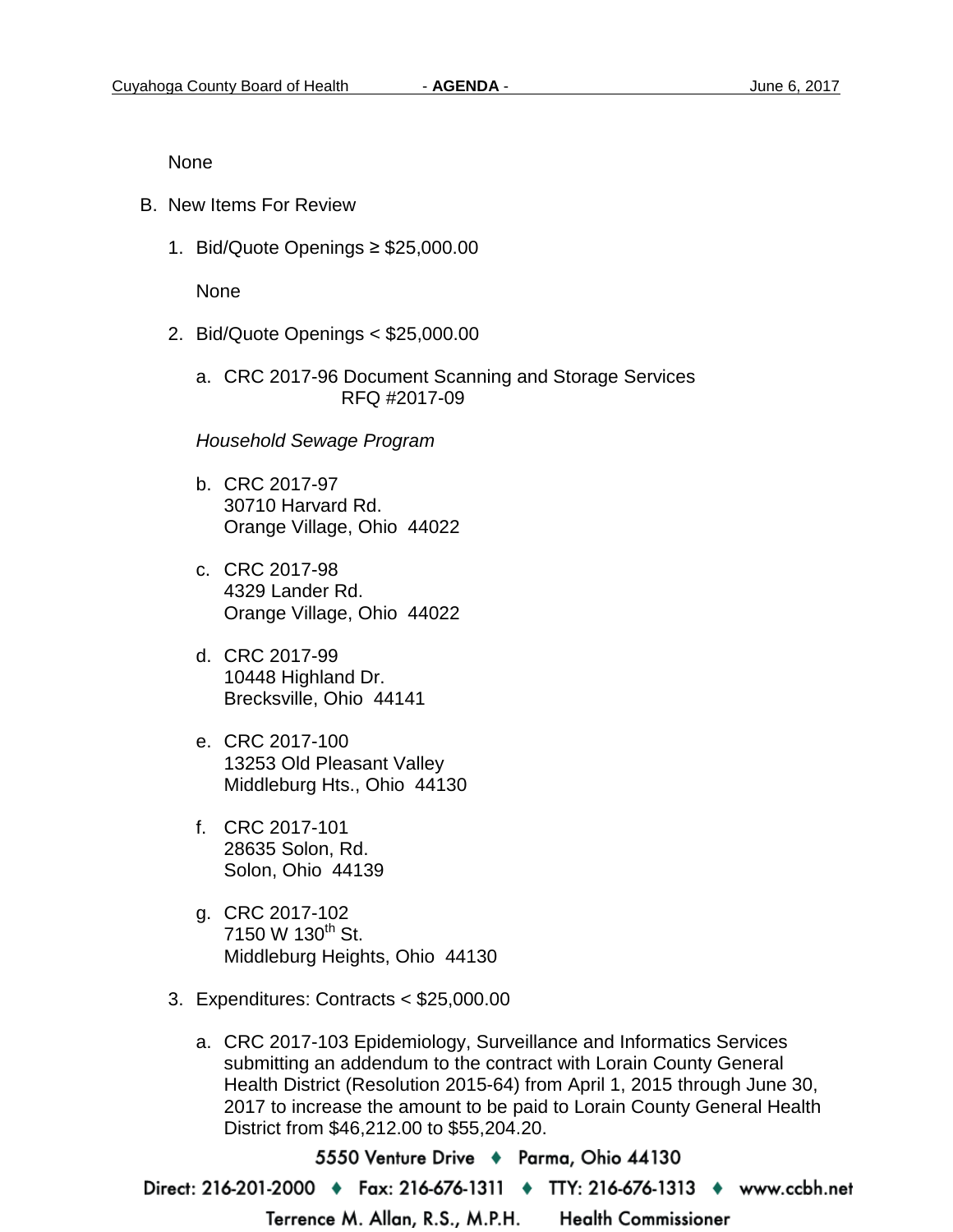Purpose: The Elyria City Health Department merged with the Lorain County General Health District as of January 1, 2017. The remaining award from Elyria City's contract is being awarded to the Lorain County General Health District to continue fulfilling the deliverables of the program.

Funding Source: 100% reimbursable through the 2015/2017 Ebola grant.

b. CRC 2017-104 Epidemiology, Surveillance and Informatics Services submitting an addendum to the contract with Geauga County Health Department (Resolution 2015-64) from April 1, 2015 through June 30, 2017 to decrease the amount to be paid to Geauga County Health Department from \$35,180.00 to \$12,922.39.

Purpose: The Geauga County Health Department is not able to utilize their entire award.

Funding Source: 100% reimbursable through the 2015/2017 Ebola grant.

- 4. Revenue Generating Agreements < \$25,000.00
	- a. CRC 2017-105 Environmental Public Health Services submitting Memorandum of Understandings (MOU) with the following communities to provide Phase II Stormwater services from January 3, 2017 through December 31, 2018.

|                                   | Amount to be received |
|-----------------------------------|-----------------------|
|                                   | is not to exceed:     |
| City of Bay Village               | \$11,044.00           |
| City of Bedford                   | \$10,686.00           |
| <b>Village of Gates Mills</b>     | \$1,000.00            |
| City of Euclid                    | \$6,876.00            |
| <b>City of Middleburg Heights</b> | \$1,000.00            |
| <b>City of North Olmsted</b>      | \$10,142.00           |
| <b>City of North Ridgeville</b>   | \$18,650.00           |
| <b>City of Strongsville</b>       | \$7,454.00            |

Purpose: Implementation of the Minimum Control Measures (MCM) #3: Illicit Discharge Detection and Elimination (IDDE) programming.

b. CRC 2017-106 Administrative Services submitting a contract with Centers for Medicare and Medicaid Services (CMS) to accept CCBH as a Medicare network/participating provider to deliver all covered services beginning on or about June 6, 2017. Amount to be received shall be consistent with approved Medicare reimbursement rates.

5550 Venture Drive + Parma, Ohio 44130 Direct: 216-201-2000 ♦ Fax: 216-676-1311 ♦ TTY: 216-676-1313 ♦ www.ccbh.net Terrence M. Allan, R.S., M.P.H. **Health Commissioner**